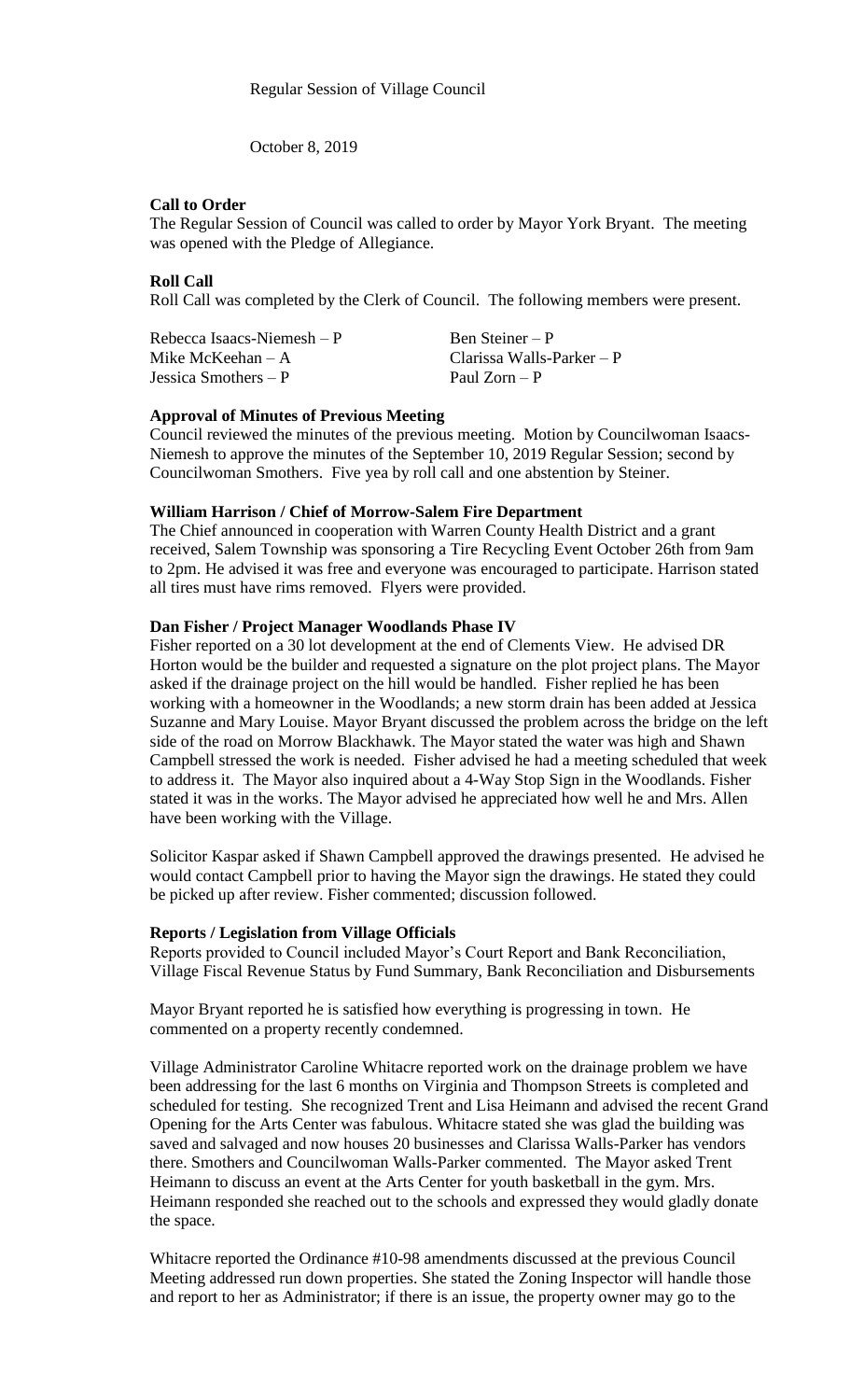#### Regular Session of Village Council

### October 8, 2019

Zoning Appeals Board. She advised the former Citizens Housing Committee was not functional. Whitacre stated the Plaza needs to be addressed; there are six trucks at the Plaza now. Isaacs-Niemesh discussed the second reading of Ordinance #6-19. Kaspar explained Ord. #6-19 should be vacated.

Motion by Isaacs-Niemesh to vacate Ordinance # 6-19; second by Smothers. All yea by roll call.

Motion by Isaacs-Niemesh to suspend the rules and waive three readings of Ordinance #7- 19; second by Smothers. Motion by Isaacs-Niemesh to adopt Ordinance #7-19, amending Ordinance #10-98.as per Exhibit 1 as presented; second by Councilman Zorn. All yea by roll call.

Kaspar recommended the Mayor sign the Plot Plan for the 30 lots referred to as the Woodlands Phase IV following receipt of confirmation from Jones Warner Consultants, Inc.

Police Chief Heath Kilburn reported on the Ohio Parole Board hearing on October 7th for the Officer Phegley shooting. He advised Anthony McIntosh will remain in custody. Kilburn stated the family and Chief Lafollette were present at the hearing.

Councilwoman Smothers reported on *Meet the Candidates Night*. She thanked Paul Zorn for hosting the event. She thanked Joshua's Place for holding the event. Smothers announced Bella Country Club was under new ownership and would hold an Open House October 20th.

Zorn reported he attended the Warren County Regional Commission Meeting earlier in the evening. He provided flyers with information on 2020 U.S. Census; applications for census takers are available this month and the pay is \$16 per hour. Applicants will need to obtain a Federal ID Badge after applying. He advised those interested could apply for a job online at 2020CENSUS.GOV. Zorn reported that 15% of Warren County residents didn't reply in the past to the census which will be completed this year by July 2020. He provided historical data for the Census from 1790 and advised Carolyn Heppy has information.

Zorn suggested a weight limit sign on Morrow Blackhawk. Chief Kilburn stated that could not be done and would result in a lawsuit. The Councilman also inquired about the \$10 charge on his Water Bill. The charge was explained and the history regarding the new Water Plant, related costs and loan approved prior to the start of construction. Zorn also stated the Tree Board should send letters to citizens affected by the relocation of the Memorial Bricks. He stated permission was given by the Bishop Family. The Mayor and Walls-Parker commented. Discussion followed.

Kaspar read a pending Resolution accepting Warren County amounts and rates and tax levies as determined by the Budget Commission.

Motion by Councilman Steiner to suspend the rules and waive three readings of Resolution #10-19; second by Walls-Parker. Motion by Steiner to adopt Resolution #10-19, accepting Warren County amounts and rates determined by the Budget Commission; second by Zorn. All yea by roll call.

Fiscal Officer Tina Powell introduced a water leak adjustment request for 405 Welch Avenue. She stated there was an underground leak, etc. She discussed the standards for approval.

Motion by Walls-Parker to approve the water adjustment; second by Steiner. All yea by roll call.

# **Public Forum**

LuAnne Cain inquired regarding the amended Ordinance #10-98 and the policy/procedure for the Zoning Board of Appeals. The Village Administrator stated she would like to work with her on the procedure.